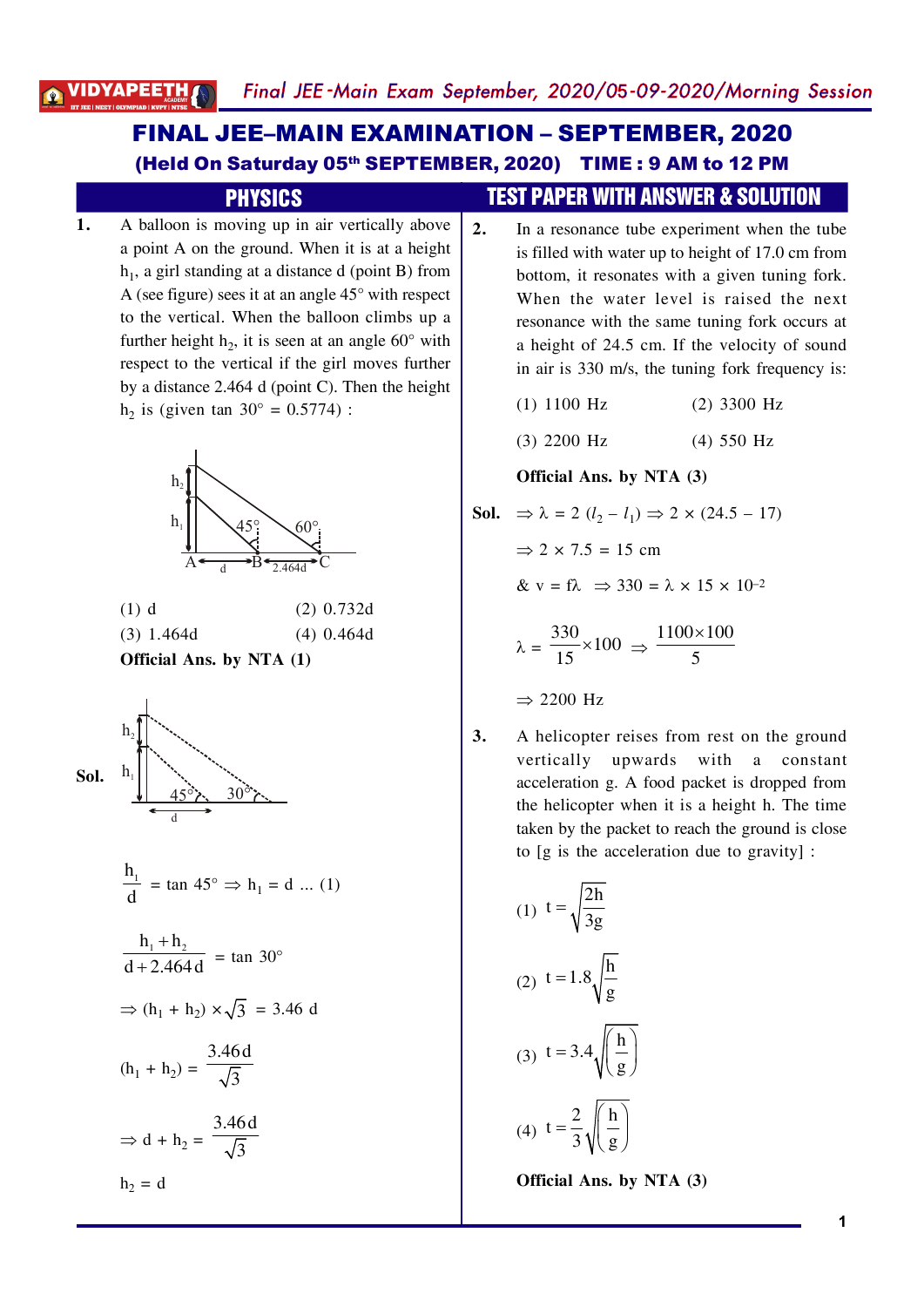**Sol.**

\n
$$
\frac{h}{\sqrt{\frac{2gh}{m}}} \Rightarrow u = \sqrt{2gh}
$$
\n
$$
\frac{2\pi}{\sqrt{2gh}}
$$
\n
$$
\frac{2\pi}{\sqrt{2gh}}
$$
\n
$$
\frac{2\pi}{\sqrt{2gh}}
$$
\n
$$
\frac{2\pi}{\sqrt{2gh}} \Rightarrow \frac{2\pi}{\sqrt{2gh}} = \frac{2\pi}{\sqrt{2gh}} + 2\pi
$$
\n
$$
\Rightarrow \sqrt{4gh} = \sqrt{2gh} + gt
$$
\n
$$
\Rightarrow t = \sqrt{\frac{4h}{g}} - \sqrt{\frac{2h}{g}} \Rightarrow 3.4\sqrt{\frac{h}{g}}
$$

4. Activities of three radioactive substances A, B and C are represented by the curves A, B and C, in the figure. Then their half-lives

$$
T_{\frac{1}{2}}(A) : T_{\frac{1}{2}}(B) : T_{\frac{1}{2}}(C) \text{ are in the ratio}:
$$



| $(1)$ 3 : 2 : 1 | $(2)$ 4 : 3 : 1 |  |
|-----------------|-----------------|--|
| $(3)$ 2 : 1 : 3 | $(4)$ 2 : 1 : 1 |  |

#### Official Ans. by NTA (3)

**Sol.**  $R = R_0 e^{-\lambda t}$ 

$$
ln R = ln R_0 - \lambda t
$$

$$
\lambda_{\rm A} = \frac{6}{10} \Rightarrow T_{\rm A} = \frac{10}{6} \ln 2
$$

$$
\lambda_{\rm B} = \frac{6}{5} \Rightarrow T_{\rm B} = \frac{5 \ln 2}{6}
$$

$$
\lambda_{\rm C} = \frac{2}{5} \Rightarrow T_{\rm C} = \frac{5 \ln 2}{2}
$$

$$
\frac{10}{6} : \frac{5}{6} : \frac{15}{6} :: 2 : 1 : 3
$$

A hollow spherical shell at outer radius R floats 5. just submerged under the water surface. The inner radius of the shell is r. If the specific gravity of the shell material is  $\frac{27}{8}$  w.r.t. water, the value of r is:

(1) 
$$
\frac{4}{9}
$$
R (2)  $\frac{8}{9}$ R

(3) 
$$
\frac{1}{3}
$$
R (4)  $\frac{2}{3}$ R

Official Ans. by NTA (2)

**Sol.** 
$$
\frac{4}{3}\pi (R^3 - r^3) \rho_m g = \frac{4}{3}\pi R^3 \rho_w g
$$
  

$$
1 - \left(\frac{r}{R}\right)^3 = \frac{8}{27}
$$

$$
\Rightarrow \frac{r}{R} = \left(\frac{19}{27}\right)^{1/3} = \frac{19^{1/3}}{3}
$$

$$
= 0.88 \approx \frac{8}{9}
$$

6.

Three different processes that can occur in an ideal monoatomic gas are shown in the P vs V diagram. The paths are labelled as  $A \rightarrow B$ ,  $A \rightarrow C$  and  $A \rightarrow D$ . The change in internal energies during these process are taken as  $E_{AB}$ ,  $E_{AC}$  and  $E_{AD}$  and the workdone as  $W_{AB}$ ,  $W_{AC}$  and  $W_{AD}$ .

The correct relation between these parameters are:



- (1)  $E_{AB} = E_{AC} = E_{AD}$ ,  $W_{AB} > 0$ ,  $W_{AC} = 0$ ,  $W_{AD} > 0$
- (2)  $E_{AB}$  <  $E_{AC}$  <  $E_{AD}$ ,  $W_{AB}$  > 0,  $W_{AC}$  >  $W_{AD}$
- (3)  $E_{AB} = E_{AC} < E_{AD}$ ,  $W_{AB} > 0$ ,  $W_{AC} = 0$ ,  $W_{AD}$  < 0
- (4)  $E_{AB} > E_{AC} > E_{AD}$ ,  $W_{AB} < W_{AC} < W_{AD}$ Official Ans. by NTA (1)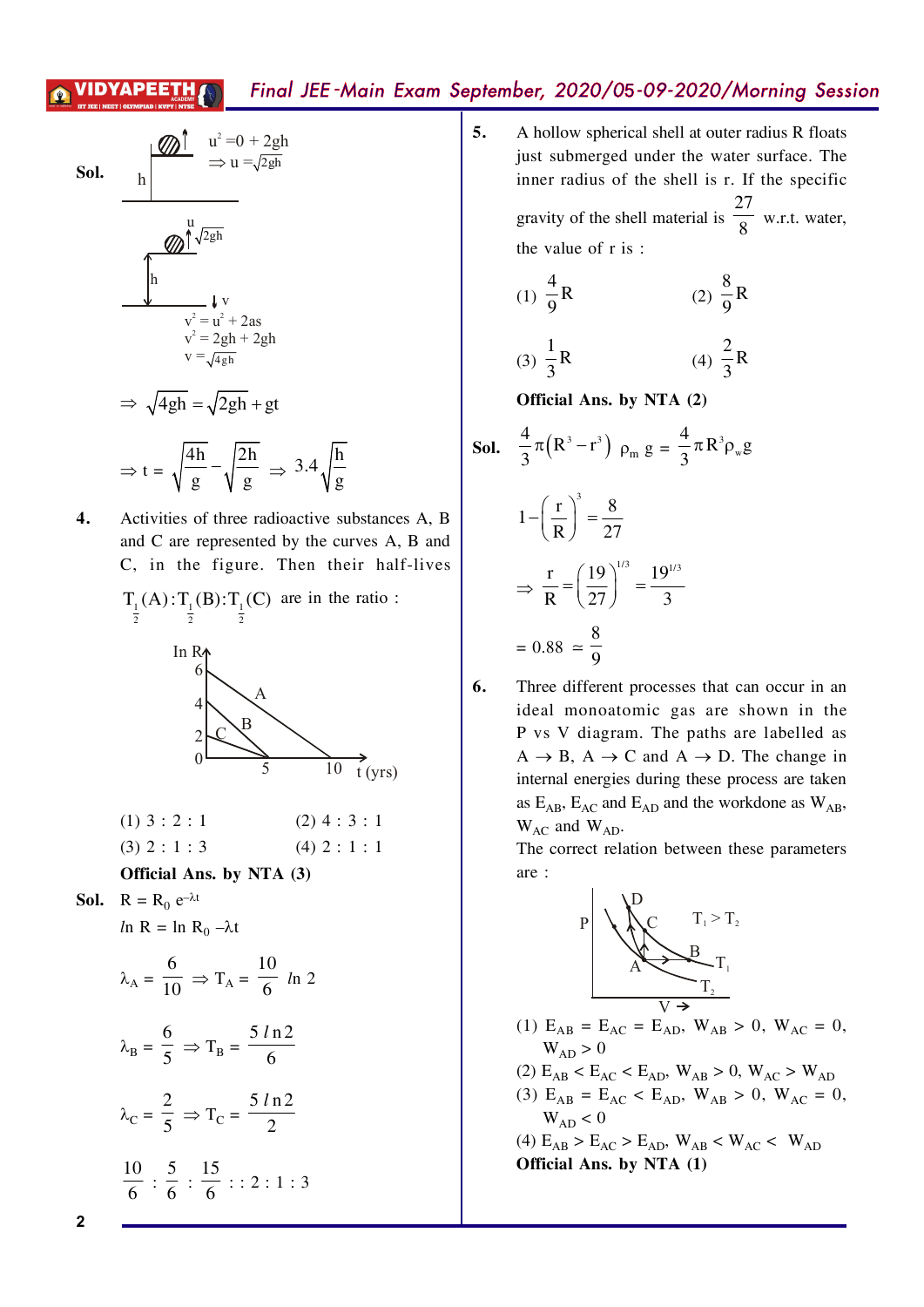9.

- $\Delta U = nC_v \Delta T = \text{same}$ Sol. AB  $\rightarrow$  volume is increasing  $\Rightarrow$  W > 0 AD  $\rightarrow$  volume is decreasing  $\Rightarrow$  W < 0 AC  $\rightarrow$  volume is constant  $\Rightarrow$  W = 0
- 7. A solid sphere of radius R carries a charge  $(Q + q)$  distributed uniformly over its volume. A very small point like piece of it of mass m gets detached from the bottom of the sphere and falls down vertically under gravity. This piece carries charge q. If it acquires a speed v when it has fallen through a vertical height y (see figure), then : (assume the remaining portion to be spherical).



(4) 
$$
v^2 = y \left[ \frac{qQ}{4\pi \epsilon_0 R(R+y)m} + g \right]
$$

#### Official Ans. by NTA (1)

**Sol.**  $\frac{kQq}{R}$  + mgy  $=\frac{kQq}{R+v}+\frac{1}{2}mv^2$  $v^2 = 2gy + \frac{2kQqy}{mR(R+v)}$ 

- 8. With increasing biasing voltage of a photodiode, the photocurrent magnitude : (1) increases initially and saturates finally (2) increases initially and after attaining certain value, it decreases
	- (3) increases linearly
	- (4) remains constant
	- Official Ans. by NTA (1)
- **Sol.** I-V characteristic of a photodiode is as follows:



On increasing the potential difference the current first increases and then attains a saturation.

For a concave lens of focal length f, the relation between object and image distance u and v, respectively, from its pole can best be represented by  $(u = v$  is the reference line):

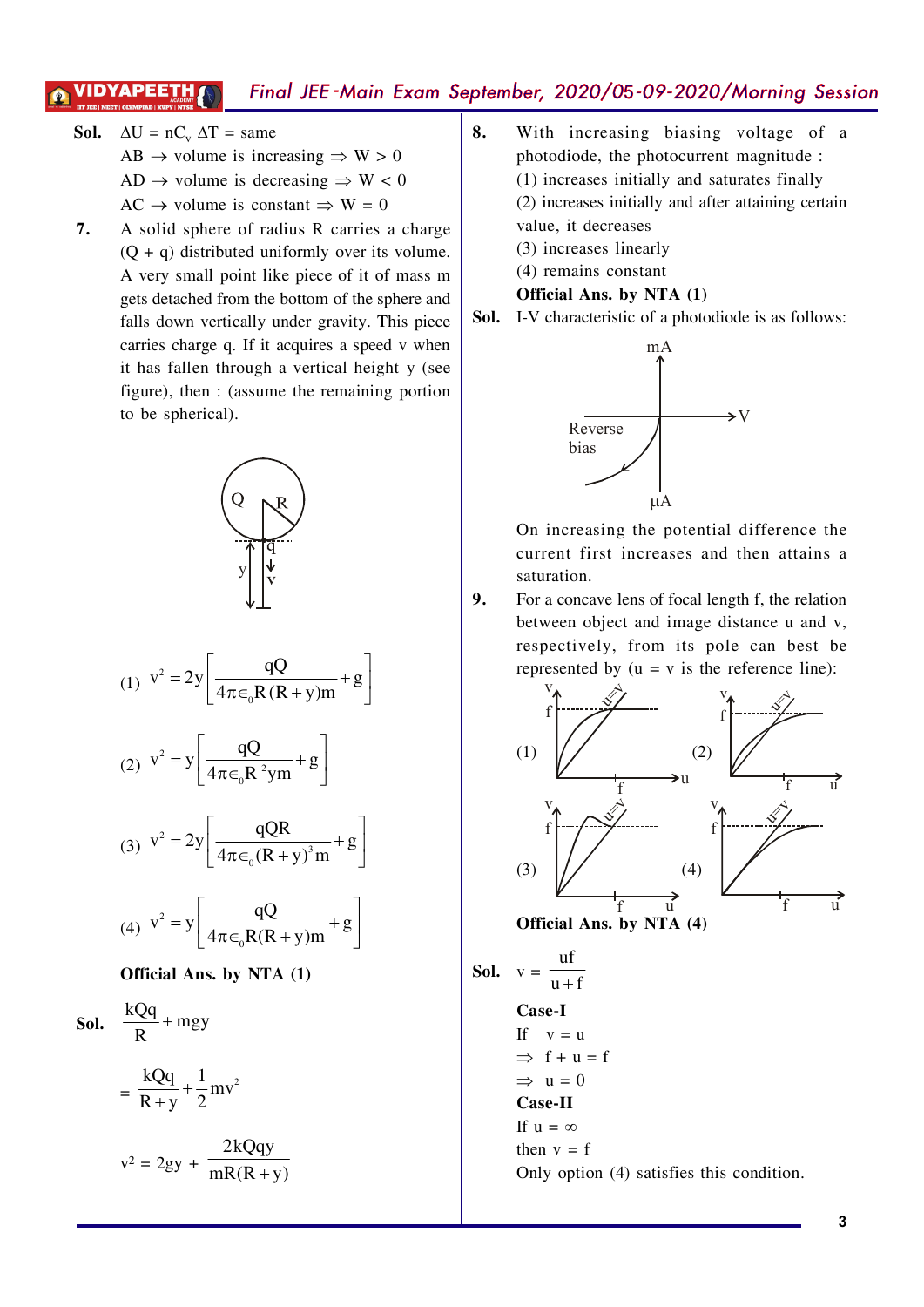- An electrical power line, having a total 10. resistance of  $2\Omega$ , delivers 1 kW at 220 V. The efficiency of the transmission line is approximately:  $(1) 72%$  $(2)$  96%  $(3)$  91%  $(4)85%$ Official Ans. by NTA (2) **Sol.** vi =  $10^3$ 
	- $i = \frac{1000}{220}$  $loss = i^2R = \left(\frac{50}{11}\right)^2 \times 2$ efficiency =  $\frac{1000}{1000 + i^2 R} \times 100 = 96\%$
- $11.$ Assume that the displacement(s) of air is proportional to the pressure difference  $(\Delta p)$ created by a sound wave. Displacement(s) further depends on the speed of sound  $(v)$ , density of air  $(\rho)$  and the frequency  $(f)$ . If  $\Delta p \sim 10Pa$ , v $\sim 300$  m/s, p $\sim 1$  kg/m<sup>3</sup> and  $f \sim 1000$ Hz, then s will be the order of (take multiplicative constant to be 1)

(1) 10 mm  
(2) 
$$
\frac{3}{100}
$$
 mm  
(3) 1 mm  
(4)  $\frac{1}{10}$  mm

$$
(3) 1 mm
$$

Official Ans. by NTA (2)

**Sol.** 
$$
\Delta p = BkS_0
$$

$$
= \rho v^2 \times \frac{\omega}{v} \times S_0
$$
  
\n
$$
\Rightarrow S_0 = \frac{\Delta p}{\rho v \omega}
$$
  
\n
$$
\approx \frac{10}{1 \times 300 \times 1000} m
$$
  
\n
$$
= \frac{1}{30} mm \approx \frac{3}{100} mm
$$

 $12.$ A bullet of mass 5g, travelling with a speed of 210 m/s, strikes a fixed wooden target. One half of its kinetic energy is converted into heat in the bullet while the other half is converted into heat in the wood. The rise of temperature of the bullet if the specific heat of its material is 0.030 cal/ $(g$ – $\degree$ C)  $(1 cal = 4.2 \times 10<sup>7</sup> erg) close to :$  $(1)$  83.3°C  $(2)$  87.5°C  $(3) 119.2$ °C  $(4)$  38.4 $\degree$ C

**Sol.** 
$$
\frac{1}{2}mv^2 \times \frac{1}{2} = ms\Delta T
$$
  
\n $\Delta T = \frac{v^2}{4 \times 5} = \frac{210^2}{4 \times 30 \times 4.200}$   
\n= 87.5°C

- 13. Number of molecules in a volume of 4 cm<sup>3</sup> of a perfect monoatomic gas at some temperature T and at a pressure of 2 cm of mercury is close to ? (Given, mean kinetic energy of a molecule (at T) is  $4 \times 10^{-14}$  erg, g = 980 cm/s<sup>2</sup>, density of mercury =  $13.6$  g/cm<sup>3</sup>)  $(1)$  5.8  $\times$  10<sup>18</sup>  $(2)$  5.8  $\times$  10<sup>16</sup>
	- $(3)$  4.0  $\times$  10<sup>18</sup>  $(4)$  4.0  $\times$  10<sup>16</sup>

Official Ans. by NTA (3)

**Sol.** 
$$
n = \frac{PV}{RT}, \frac{3}{2}kT = 4 \times 10^{-14}
$$

$$
N = \frac{PV}{RT} \times Na
$$

$$
= \frac{2 \times 13.6 \times 980 \times 4}{\frac{8}{3} \times 10^{-14}} = 3.99 \times 10^{18}
$$

14. A square loop of side 2a, and carrying current I, is kept in XZ plane with its centre at origin. A long wire carrying the same current I is placed parallel to the z-axis and passing through the point  $(0, b, 0)$ ,  $(b > a)$ . The magnitude of the torque on the loop about zaxis is given by:

(1) 
$$
\frac{2\mu_0 I^2 a^2}{\pi b}
$$
 (2)  $\frac{\mu_0 I^2 a^3}{2\pi b^2}$   
(3)  $\frac{\mu_0 I^2 a^2}{2\pi b}$  (4)  $\frac{2\mu_0 I^2 a^3}{\pi b^2}$ 

Official Ans. by NTA (1)

Sol.

\n
$$
\overrightarrow{I} = \overrightarrow{M} \times \overrightarrow{B}
$$
\n
$$
\overrightarrow{\tau} = \overrightarrow{M} \times \overrightarrow{B}
$$
\n
$$
= 4a^{2}I \times \frac{\mu_{0}I}{2\pi b}
$$

 $\ddot{x}$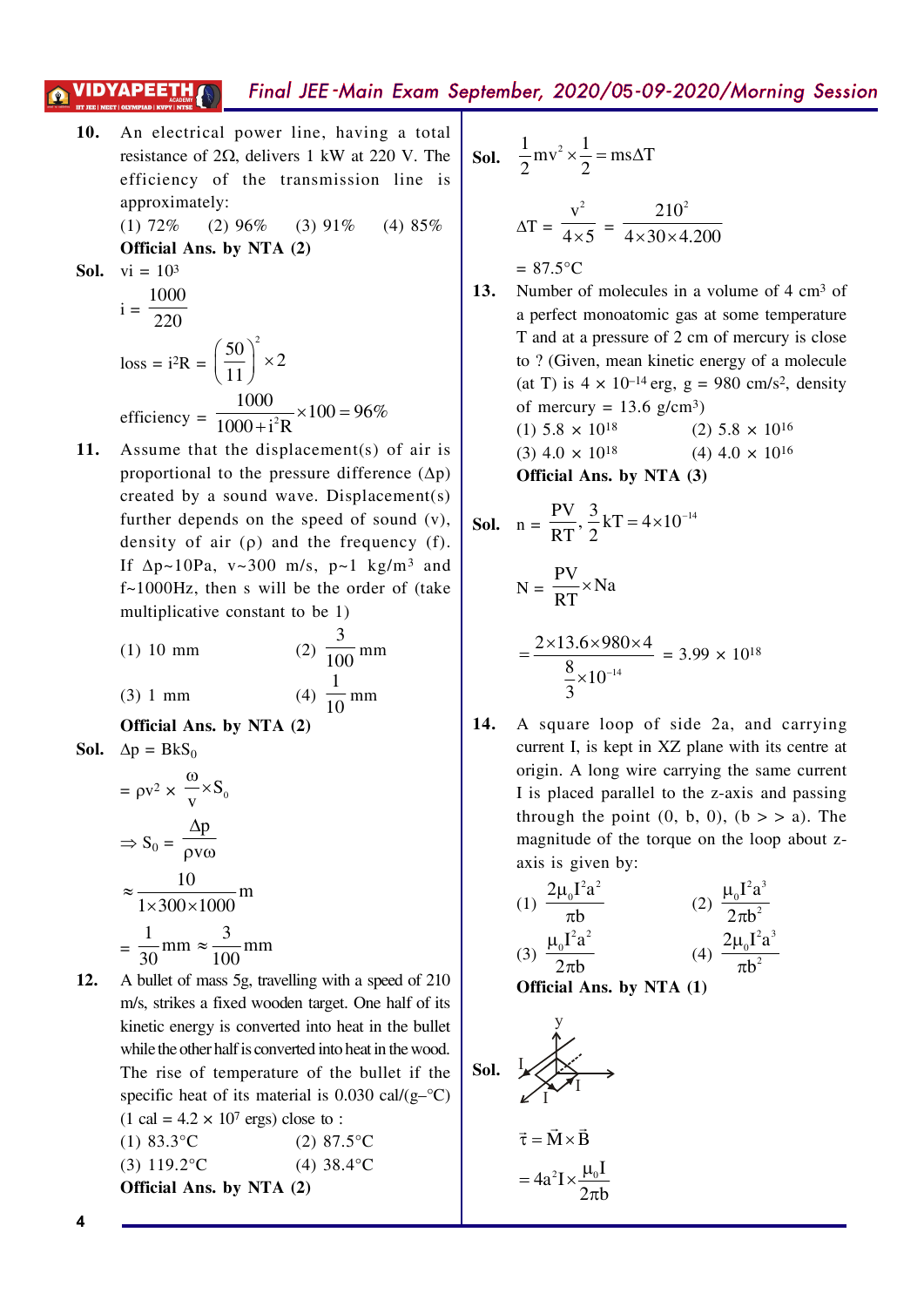observables a, b, c and d, as  $^{2}h^{\frac{2}{3}}$ 3  $z = \frac{a^2b}{\sqrt{a^2}}$ c d  $=\frac{d\theta}{\sqrt{d}}$ . The 15. A physical quantity z depends on four

percentage of error in the measurement of a, b, c and d  $2\%$ ,  $1.5\%$ ,  $4\%$  and  $2.5\%$ respectively. The percentage of error in z is:  $(1)$  12.25%  $(2)$  14.5%  $(3)$  16.5%  $(4)$  13.5%

**Official Ans. by NTA (2)**

**Sol.** 
$$
\frac{\Delta Z}{Z} = \frac{2\Delta a}{a} + \frac{2}{3} \frac{\Delta b}{b} + \frac{1}{2} \frac{\Delta c}{c} + \frac{3\Delta d}{d} = 14.5\%
$$

**16.** A galvanometer of resistance G is converted into a voltmeter of range  $0-1V$  by connecting a resistance  $R_1$  in series with it. The additional resistance that should be connected in series with  $R_1$  to increase the range of the voltmeter to  $0-2V$  will be:

 $(1)$  R<sub>1</sub> (2)  $R_1 + G$  $(3)$  R<sub>1</sub> – G  $(4)$  G **Official Ans. by NTA (2)**

**Sol.** 
$$
\xrightarrow{i_g}
$$
 G)  $\xrightarrow{R_1}$   
\n $\Rightarrow 1 = i_g(G + R_1) \dots (1)$   
\n $\xrightarrow{G}$   $\xrightarrow{WW}$   $\xrightarrow{WW}$   
\n $\xrightarrow{R_1}$   $\xrightarrow{R_2}$   
\n $\Rightarrow 2 = i_g(R_1 + R_2 + G) \dots (2)$   
\n $(1) \% (2)$   
\n $\Rightarrow \frac{1}{2} = \frac{G + R_1}{G + R_1 + R_2}$   
\n $G + R_1 + R_2 = 2G + 2h_1$   
\n $(R_2 = G + R_1)$ 

**17.** A wheel is rotaing freely with an angular speed  $\omega$  on a shaft. The moment of inertia of the wheel is I and the moment of inertia of the shaft is negligible. Another wheel of momet of inertia 3I initially at rest is suddenly coupled to the same shaft. The resultant fractional loss in the kinetic energy of the system is  $\cdot$ 

> $(1)$  0 .  $\frac{1}{4}$  (3)  $\overline{\mathbf{3}}$  $\frac{1}{4}$  (4) 5 6

**Official Ans. by NTA (3)**

$$
\text{Sol.} \quad \overbrace{\phantom{\big(}\text{Sol.}\end{pmatrix}^{\mathcal{O}^{3I}}
$$

By anglar momentum conservation

$$
\omega I + 3I \times 0 = 4I\omega' \Rightarrow \omega' = \frac{\omega}{4}
$$
  
(KE)<sub>i</sub> =  $\frac{1}{2}I\omega^2$   
(KE)<sub>f</sub> =  $\frac{1}{2} \times (4I) \times \left(\frac{\omega}{4}\right)^2 = \frac{I\omega^2}{8}$   
 $\Delta KE = \frac{3}{8}I\omega^2$ 

fractional loss = 
$$
\frac{\Delta KE}{KE_1} = \frac{\frac{3}{8}I\omega^2}{\frac{1}{2}I\omega^2} = \frac{3}{4}
$$

**18.** The value of the acceleration due to gravity is  $g_1$  at a height  $h = \frac{R}{2}$ /  $=\frac{R}{A}$  (R = radius of the earth) from the surface of the earth. It is again equal to  $g_1$  at a depth d below the surface of the earth.

The ratio 
$$
\left(\frac{d}{R}\right)
$$
 equals :

(1) 
$$
\frac{7}{9}
$$
 (2)  $\frac{4}{9}$  (3)  $\frac{1}{3}$  (4)  $\frac{5}{9}$ 

**Official Ans. by NTA (4)**

**Sol.**  
\n
$$
\begin{array}{ccc}\n & h=R/2 & \\
& (R-d) & g_1 = \frac{GM}{(R+\frac{R}{2})^2} \quad ... (1) \\
& & g_2 = \frac{GM(R-d)}{R^3} & \\
& \frac{GM}{2} = \frac{GM(R-d)}{R^3} \\
& & \frac{3R}{9} = \frac{(R-d)}{R} \\
& & 4R = 9R - 9d \\
& & 5R = 9d \Rightarrow \frac{d}{R} = \frac{5}{9}\n\end{array}
$$
\n(1)

**5**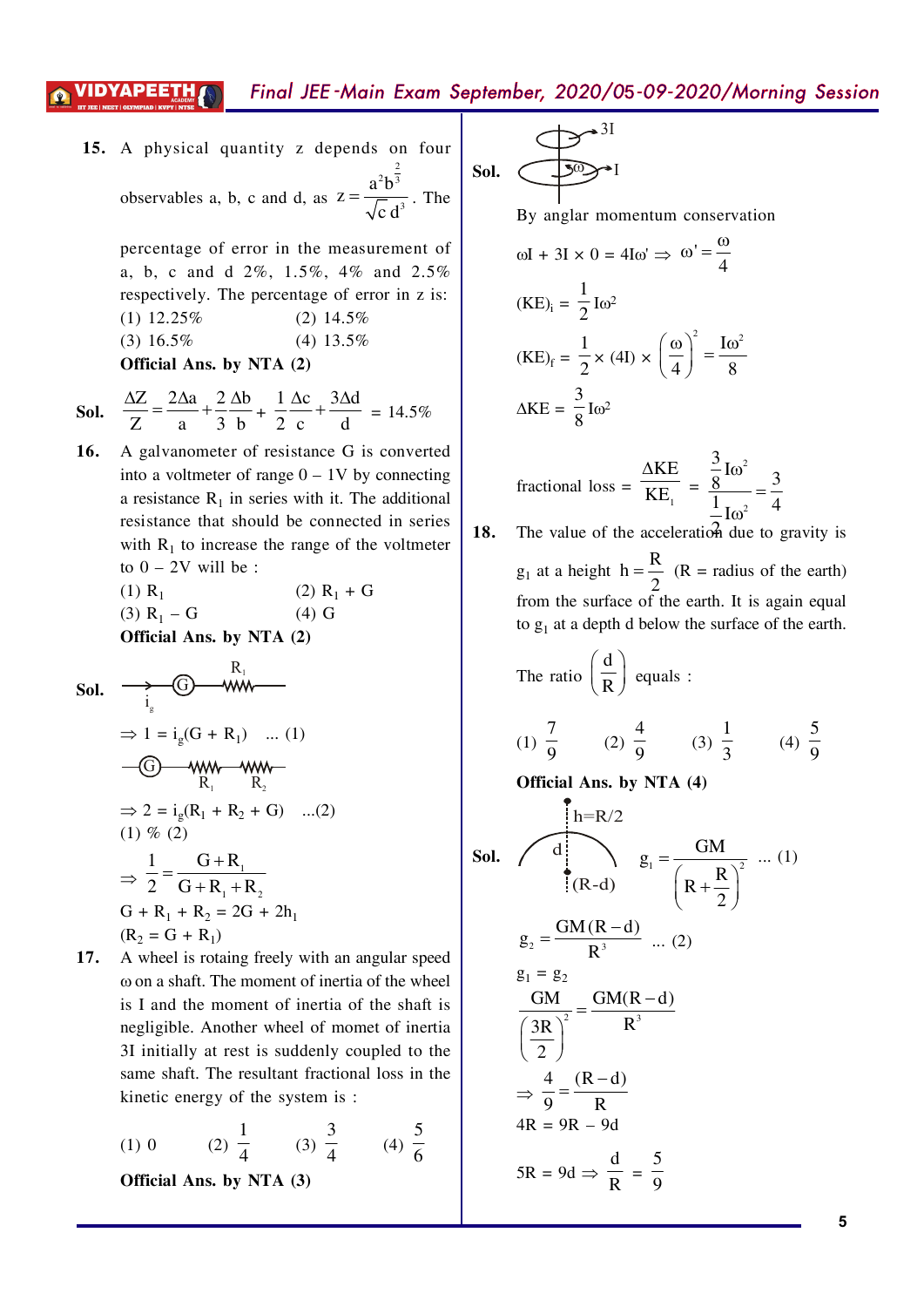**19.** An electron is constrained to move along the y-axis with a speed of  $0.1$  c (c is the speed of light) in the presence of electromagnetic wave, whose electric field is

 $\vec{E} = 30 \hat{j} \sin(1.5 \times 10^{7} t - 5 \times 10^{-2} x) V/m$  $\vec{E} = 30 \hat{i} \sin(1.5 \times 10^{7} t - 5 \times 10^{-2} x) V/m$ . The maximum magnetic force experienced by the electron will be :

(given  $c = 3 \times 10^8$  ms<sup>-1</sup> and electron charge  $= 1.6 \times 10^{-19}$  C) (1)  $1.6 \times 10^{-19}$  N (2)  $4.8 \times 10^{-19}$  N

(3)  $3.2 \times 10^{-18}$  N (4)  $2.4 \times 10^{-18}$  N

**Official Ans. by NTA (2)**

**Sol.** 
$$
\Rightarrow
$$
E =  $\vec{E}$  = 30 $\hat{j}$ sin(1.5×10<sup>7</sup>t – 5×10<sup>-2</sup>x)V/m

$$
\Rightarrow B \Rightarrow E/V \Rightarrow \frac{30}{1.5 \times 10^7} \times 5 \times 10^{-2}
$$
  
\n
$$
\Rightarrow 10^{-7} \text{ Tesla}
$$
  
\n
$$
\Rightarrow F_{\text{mag}} = q(\vec{V} \times \vec{B}) = |qVB|
$$
  
\n= 1.6 × 10<sup>-19</sup> × 0.1 × 3 × 10<sup>8</sup> × 10<sup>-7</sup>  
\n= 4.8 × 10<sup>-19</sup> N

**20.** Two capacitors of capacitances C and 2C are charged to potential differences V and  $2V$ , respectively. These are then connected in parallel in such a manner that the positive terminal of one is connected to the negative terminal of the other. The final energy of this configuration is:

(1) 
$$
\frac{9}{2}
$$
CV<sup>2</sup> (2)  $\frac{25}{6}$ CV<sup>2</sup>

/

(3) zero (4) 
$$
\frac{3}{2}
$$
CV<sup>2</sup>

**Official Ans. by NTA (4)**



$$
\Rightarrow \text{By conservation of charge}
$$
\n
$$
q_i = q_f
$$
\n
$$
Q_1 + Q_2 = q_1 + q_2
$$
\n
$$
4CV - CV = (C + 2C) V_C
$$
\n
$$
V_C = \frac{3CV}{3C} \Rightarrow V
$$
\n
$$
C
$$
\n
$$
C
$$
\n
$$
C
$$
\n
$$
C
$$
\n
$$
2C
$$
\n
$$
\Rightarrow \frac{1}{2} \times (3C) \times V_C^2
$$

$$
= \frac{1}{2} \times 3C \times V^2 = \frac{3}{2}CV^2
$$

/

 $\mathsf{C}$ 

**21.** Two concentric circular coils,  $C_1$  and  $C_2$ , are placed in the XY plane.  $C_1$  has 500 turns, and a radius of 1 cm.  $C_2$  has 200 turns and radius of 20 cm.  $C_2$  carries a time dependent current  $I(t) = (5t<sup>2</sup> - 2t + 3)$  A where t is in s. The emf induced in  $C_1$  (in mV), at the instant  $t = 1s$ is 1  $\frac{1}{x}$ . The value of x is \_\_\_\_.

**Official Ans. by NTA (5.00)**

**Sol.**  
\n
$$
B = \frac{\mu_0 NI}{2R}
$$
\n
$$
\phi = \frac{\mu_0 NN'I}{2R} \pi r^2
$$
\n
$$
\epsilon = \frac{d\phi}{dt} = \frac{2\pi \times 10^{-7} \times 10^5 \times \pi \times 10^{-4}}{0.2}
$$
\n
$$
= 8 \times 10^{-4} = 0.8 \text{ mV}
$$